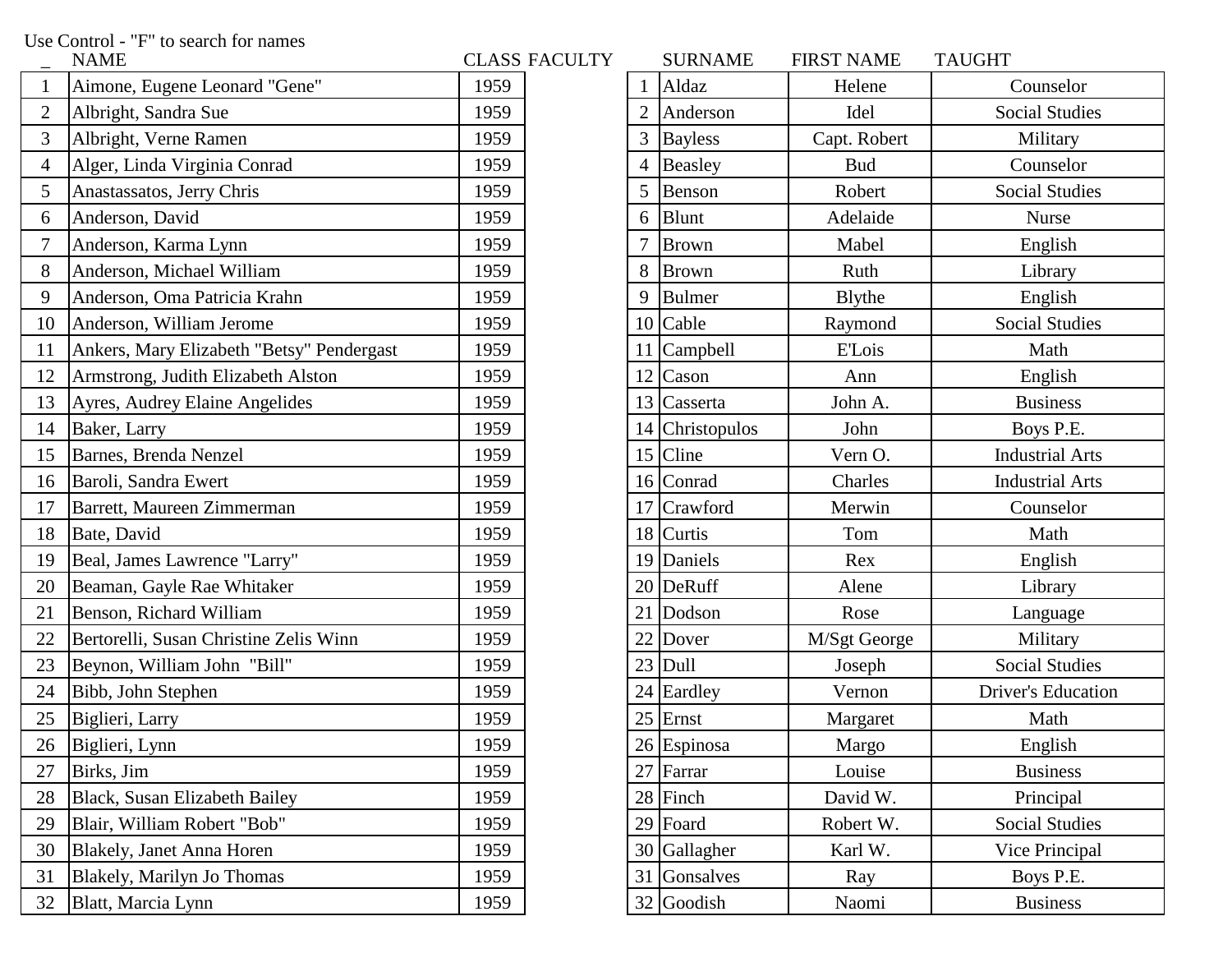| 33 | Boegle, Dale George                 | 1959 |  | 33 Goodish    | William        | Boys P.E.              |
|----|-------------------------------------|------|--|---------------|----------------|------------------------|
| 34 | Bogart, Tonnee C. Routley           | 1959 |  | 34 Griffin    | Kathleen       | <b>Business</b>        |
| 35 | Bohlman, Robin Lee Gardiner         | 1959 |  | 35 Haines     | Elenor         | Homemaking/F.H         |
| 36 | Bonnenfant, Joseph Emile "Joe"      | 1959 |  | 36 Humphrey   | Frances        | Counselor              |
| 37 | <b>Bower, Patricia Marks</b>        | 1959 |  | 37 Iacovelli  | John           | Art                    |
| 38 | Breckenridge, Karl Frederic         | 1959 |  | 38 Joseph     | Roger          | English                |
| 39 | Brennan, George Allen               | 1959 |  | 39 Kalmeyer   | Dorothy        | Girls P.E.             |
| 40 | Bridges, Linda Beth Reichlin        | 1959 |  | 40 Kilpatrick | Hattie Mae     | <b>Business</b>        |
| 41 | Brobreg, Kenneth Niels              | 1959 |  | 41 Klaus      | Mildred        | <b>Business</b>        |
| 42 | Brooks, Patsy Jane Arant            | 1959 |  | 42 Krall      | Gerald         | <b>Industrial Arts</b> |
| 43 | Brown, Barbara Jean Reynolds        | 1959 |  | 43 Lancaster  | Evelyn         | English                |
| 44 | Brown, Marcia Diana Rogers          | 1959 |  | 44 Lape       | John           | English                |
| 45 | Burfiled, DeVona Aileene Scott      | 1959 |  | 45 Lehners    | Florence       | English                |
| 46 | Burkham, Marilyn Joy Bell           | 1959 |  | $46$ Long     | 1/Sgt Fielding | Military               |
| 47 | Burnett, Armand N. "Andy"           | 1959 |  | 47 Mabry      | Claude         | Boys P.E.              |
| 48 | Busey, Douglas Alan "Doug"          | 1959 |  | 48 Marean     | John           | Science                |
| 49 | Bussa, Ramona Jean Howard           | 1959 |  | 49 McComas    | Hazel          | Art                    |
| 50 | Bussa, Rosalie J. Rigdon            | 1959 |  | 50 Menu       | Joanne         | English                |
| 51 | Cagle, Don Lee                      | 1959 |  | 51 Morby      | Andrew         | Language               |
| 52 | Cahill, Carl Richard                | 1959 |  | 52 Morgan     | Bud O.J.       | <b>Industrial Arts</b> |
| 53 | Campbell, Bruce                     | 1959 |  | 53 Munson     | <b>Bert</b>    | Boys P.E.              |
| 54 | Canepa, Arlene Elizabeth Cate       | 1959 |  | 54 Murphy     | Dr. Millard    | Boys P.E.              |
| 55 | Canepa, Darlene Catherine Quanchi   | 1959 |  | 55 Parker     | Anne           | English                |
| 56 | Carlson, Leanne Elisabeth Stone     | 1959 |  | 56 Perske     | Elsie          | <b>Social Studies</b>  |
| 57 | Carpenter, Rodney Vernon            | 1959 |  | 57 Pico       | Alfred         | Maintenance            |
| 58 | Carson, Mickey Cox                  | 1959 |  | 58 Purinton   | Jean           | English                |
| 59 | Cassidy, Sharon Dee Dohoney         | 1959 |  | $59$ Reil     | Maryjean       | Math                   |
| 60 | Cauble, Bonnie Annette Taylor       | 1959 |  | 60 Ringlein   | Virginia       | <b>Nurse</b>           |
| 61 | Ceresola, Marian Lorraine Gustafson | 1959 |  | 61 Rosaschi   | Andrew         | Vice Principal         |
| 62 | Chanslor, Lois Sue                  | 1959 |  | 62 Rosenberg  | Earl           | <b>Social Studies</b>  |
| 63 | Chase, George Fuller                | 1959 |  | 63 Roth       | Marvin         | Language               |
| 64 | Chechourka, Rose Marie              | 1959 |  | 64 Russel     | Stewart        | English                |
| 65 | Chesi, Sharon Lee                   | 1959 |  | 65 Simonds    | M/Sgt Cleo     | Military               |
| 66 | Clark, Donald George                | 1959 |  | 66 Simonian   | Simon          | Science                |

|    | 33 Boegle, Dale George              | 1959 |  | 33 Goodish    | William        | Boys P.E.              |
|----|-------------------------------------|------|--|---------------|----------------|------------------------|
| 34 | Bogart, Tonnee C. Routley           | 1959 |  | 34 Griffin    | Kathleen       | <b>Business</b>        |
| 35 | Bohlman, Robin Lee Gardiner         | 1959 |  | 35 Haines     | Elenor         | Homemaking/F.H.A.      |
| 36 | Bonnenfant, Joseph Emile "Joe"      | 1959 |  | 36 Humphrey   | Frances        | Counselor              |
| 37 | <b>Bower, Patricia Marks</b>        | 1959 |  | 37 Iacovelli  | John           | Art                    |
| 38 | Breckenridge, Karl Frederic         | 1959 |  | 38 Joseph     | Roger          | English                |
| 39 | Brennan, George Allen               | 1959 |  | 39 Kalmeyer   | Dorothy        | Girls P.E.             |
| 40 | Bridges, Linda Beth Reichlin        | 1959 |  | 40 Kilpatrick | Hattie Mae     | <b>Business</b>        |
| 41 | Brobreg, Kenneth Niels              | 1959 |  | 41 Klaus      | Mildred        | <b>Business</b>        |
| 42 | <b>Brooks, Patsy Jane Arant</b>     | 1959 |  | 42 Krall      | Gerald         | <b>Industrial Arts</b> |
| 43 | Brown, Barbara Jean Reynolds        | 1959 |  | 43 Lancaster  | Evelyn         | English                |
| 44 | Brown, Marcia Diana Rogers          | 1959 |  | 44 Lape       | John           | English                |
| 45 | Burfiled, DeVona Aileene Scott      | 1959 |  | 45 Lehners    | Florence       | English                |
| 46 | Burkham, Marilyn Joy Bell           | 1959 |  | 46 Long       | 1/Sgt Fielding | Military               |
| 47 | Burnett, Armand N. "Andy"           | 1959 |  | 47 Mabry      | Claude         | Boys P.E.              |
| 48 | Busey, Douglas Alan "Doug"          | 1959 |  | 48 Marean     | John           | Science                |
| 49 | Bussa, Ramona Jean Howard           | 1959 |  | 49 McComas    | Hazel          | Art                    |
| 50 | Bussa, Rosalie J. Rigdon            | 1959 |  | 50 Menu       | Joanne         | English                |
| 51 | Cagle, Don Lee                      | 1959 |  | 51 Morby      | Andrew         | Language               |
| 52 | Cahill, Carl Richard                | 1959 |  | 52 Morgan     | Bud O.J.       | <b>Industrial Arts</b> |
| 53 | Campbell, Bruce                     | 1959 |  | 53 Munson     | Bert           | Boys P.E.              |
| 54 | Canepa, Arlene Elizabeth Cate       | 1959 |  | 54 Murphy     | Dr. Millard    | Boys P.E.              |
| 55 | Canepa, Darlene Catherine Quanchi   | 1959 |  | 55 Parker     | Anne           | English                |
| 56 | Carlson, Leanne Elisabeth Stone     | 1959 |  | 56 Perske     | Elsie          | <b>Social Studies</b>  |
| 57 | Carpenter, Rodney Vernon            | 1959 |  | 57 Pico       | Alfred         | Maintenance            |
| 58 | Carson, Mickey Cox                  | 1959 |  | 58 Purinton   | Jean           | English                |
|    | 59 Cassidy, Sharon Dee Dohoney      | 1959 |  | $59$ Reil     | Maryjean       | Math                   |
| 60 | Cauble, Bonnie Annette Taylor       | 1959 |  | 60 Ringlein   | Virginia       | Nurse                  |
| 61 | Ceresola, Marian Lorraine Gustafson | 1959 |  | 61 Rosaschi   | Andrew         | Vice Principal         |
| 62 | Chanslor, Lois Sue                  | 1959 |  | 62 Rosenberg  | Earl           | <b>Social Studies</b>  |
| 63 | Chase, George Fuller                | 1959 |  | 63 Roth       | Marvin         | Language               |
| 64 | Chechourka, Rose Marie              | 1959 |  | 64 Russel     | Stewart        | English                |
| 65 | Chesi, Sharon Lee                   | 1959 |  | 65 Simonds    | M/Sgt Cleo     | Military               |
| 66 | Clark, Donald George                | 1959 |  | 66 Simonian   | Simon          | Science                |
|    |                                     |      |  |               |                |                        |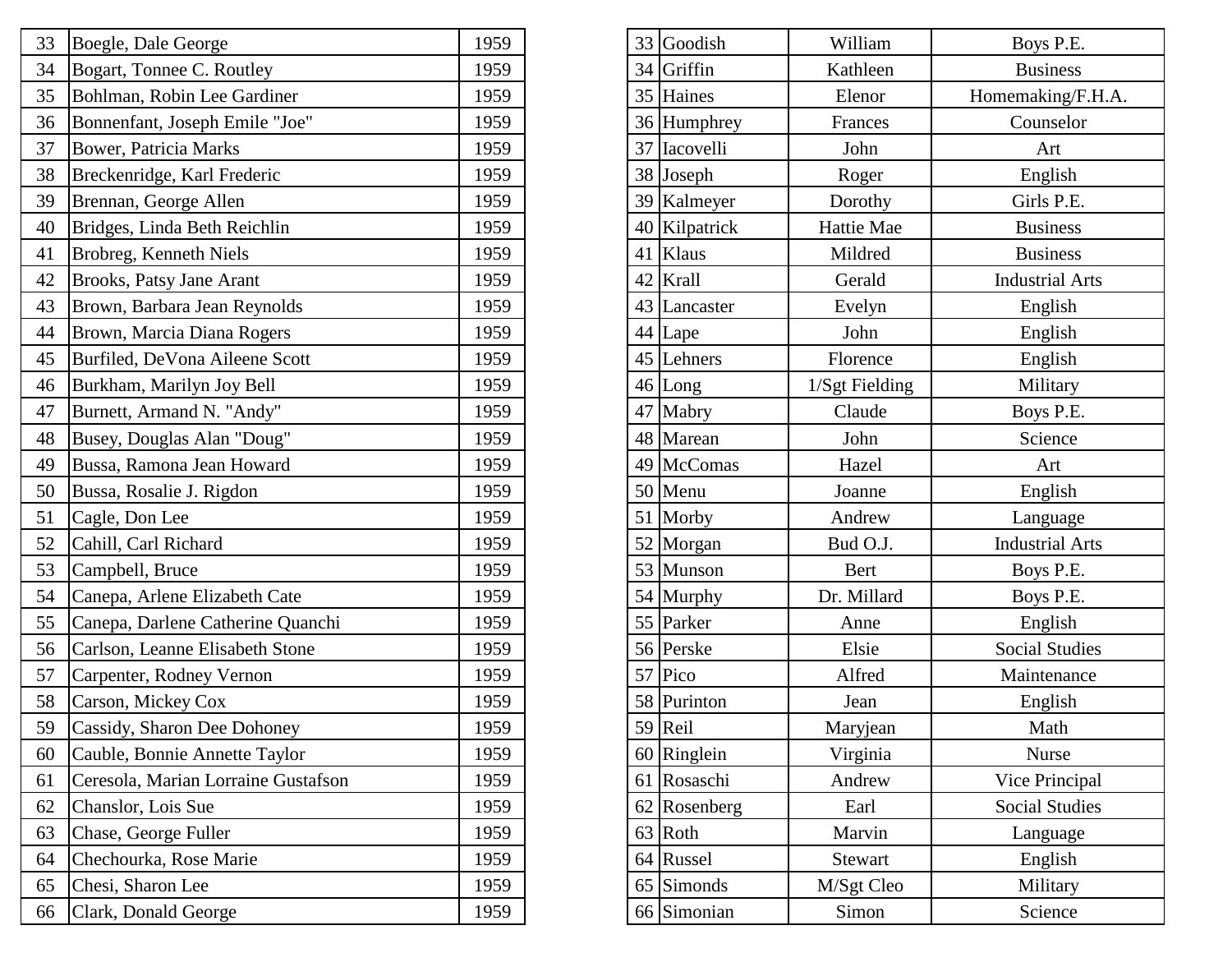| Clark, Michael<br>67                        | 1959 | 67 Singleton  | Beulah          | <b>Social Studies</b>     |
|---------------------------------------------|------|---------------|-----------------|---------------------------|
| Cocke, Douglas<br>68                        | 1959 | 68 Slotto     | Ivan            | Science                   |
| Coles, Barbara Maudyne Marinoff<br>69       | 1959 | 69 Stauts     | Alice           | English                   |
| Colfer, James<br>70                         | 1959 | 70 Steffens   | Herbert         | Math                      |
| Colgan, James Rowan<br>71                   | 1959 | 71 Stern      | Anna Maud       | Business/Typing           |
| Collup, Carolyn Dale Mackey<br>72           | 1959 | 72 Stevenson  | Carol           | Girls P.E.                |
| Conners, Bob<br>73                          | 1959 | 73 Summers    | Tom             | em                        |
| Conrad, Camilla Kay<br>74                   | 1959 | 74 Tellaisha  | John            | Music                     |
| Conton, Diana Lee Mross<br>75               | 1959 | 75 Ternan     | Philip          | Science                   |
| Cook, Thomas Harlon "Tom"<br>76             | 1959 | 76 Trachok    | Richard         | Math                      |
| Coop, John Thomas "Tom"<br>77               | 1959 | 77 Trout      | Lloyd           | <b>Social Studies</b>     |
| Cordano, James Angelo "Jim"<br>78           | 1959 | 78 Wheeler    | <b>Sessions</b> | Science                   |
| Coughlan, Barbara Carol Sequeira<br>79      | 1959 | 79 Williams   | Tom             | <b>Driver's Education</b> |
| 80<br>Coughlan, Margaret Katherine Graham   | 1959 | 80 Wooster    | Earl            | Superintendent            |
| Cox, Sharon Callahan<br>81                  | 1959 | 81 Yori       | George          | <b>Industrial Arts</b>    |
| Crockett, Thomas Michael "Mike"<br>82       | 1959 | 82 Youngblood | <b>Barbara</b>  | English                   |
| Crossett, Thomas Regan "Tom"<br>83          | 1959 | 83 Zeni       | Anthony         | Language                  |
| Crossley, Wilma Jane "Janie" O'Bannon<br>84 | 1959 |               |                 |                           |
| Crouch, Norman L.<br>85                     | 1959 |               |                 |                           |
| Crouch, William "Bill"<br>86                | 1959 |               |                 |                           |
| Culbert, Harry Jay<br>87                    | 1959 |               |                 |                           |
| 88<br>Daniel, Barbara Ann                   | 1959 |               |                 |                           |
| 89<br>Date, Jeanette Kieko Yamashiro        | 1959 |               |                 |                           |
| Davies, Beverly Eloise Rowley<br>90         | 1959 |               |                 |                           |
| 91<br>Davies, Carole Ann Rodgers            | 1959 |               |                 |                           |
| Davis, Darlyn Louise Stanley<br>92          | 1959 |               |                 |                           |
| Davis, Julianne McConnel<br>93              | 1959 |               |                 |                           |
| Davis, Rethel Ira Franklin<br>94            | 1959 |               |                 |                           |
| DeBard, Carolyn MacAlpine Hammond<br>95     | 1959 |               |                 |                           |
| Dennis, Geraldine Consuella Blanchard<br>96 | 1959 |               |                 |                           |
| 97<br>Dermody, John Patrick                 | 1959 |               |                 |                           |
| DeSimone, Michael Andrew<br>98              | 1959 |               |                 |                           |
| Dickinson, Tomasine Marie<br>99             | 1959 |               |                 |                           |
| 100 Ditmarsch, Jessy Rich                   | 1959 |               |                 |                           |

| 67 | Singleton       | Beulah          | <b>Social Studies</b>     |
|----|-----------------|-----------------|---------------------------|
| 68 | Slotto          | Ivan            | Science                   |
| 69 | <b>Stauts</b>   | Alice           | English                   |
| 70 | <b>Steffens</b> | Herbert         | Math                      |
| 71 | <b>Stern</b>    | Anna Maud       | Business/Typing           |
| 72 | Stevenson       | Carol           | Girls P.E.                |
| 73 | <b>Summers</b>  | Tom             | em                        |
| 74 | Tellaisha       | John            | Music                     |
| 75 | Ternan          | Philip          | Science                   |
| 76 | Trachok         | Richard         | Math                      |
| 77 | Trout           | Lloyd           | <b>Social Studies</b>     |
| 78 | Wheeler         | <b>Sessions</b> | Science                   |
| 79 | Williams        | Tom             | <b>Driver's Education</b> |
| 80 | Wooster         | Earl            | Superintendent            |
| 81 | Yori            | George          | <b>Industrial Arts</b>    |
| 82 | Youngblood      | <b>Barbara</b>  | English                   |
| 83 | Zeni            | Anthony         | Language                  |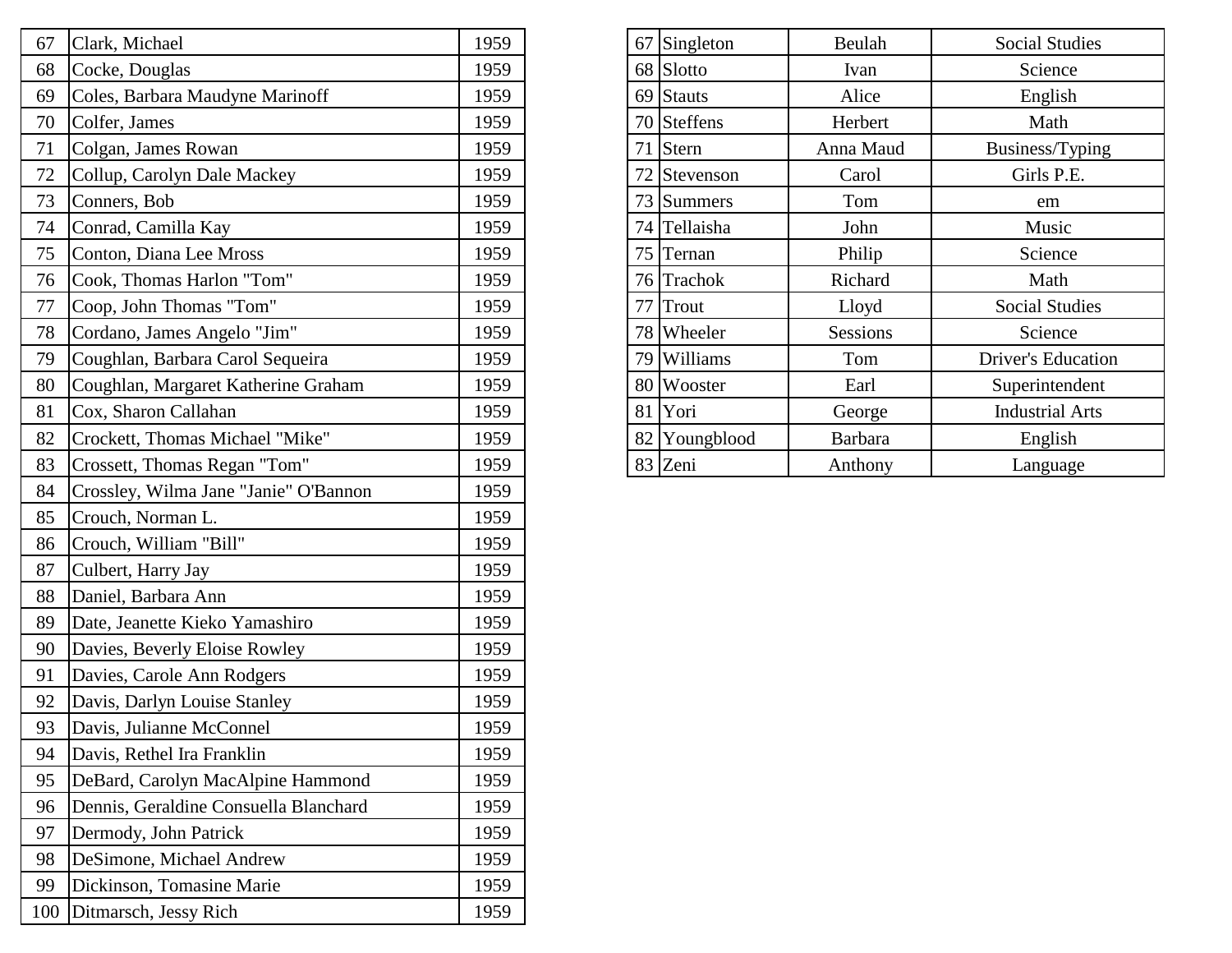| 101 | Ditmarsch, Michael Rudy             | 1959 |
|-----|-------------------------------------|------|
| 102 | Dixon, Faun Martha                  | 1959 |
| 103 | Doyel Howard Stewart                | 1959 |
| 104 | Doyle, John Merle                   | 1959 |
| 105 | Doyle, Mike                         | 1959 |
| 106 | Draper, Connie Corrine Kitchener    | 1959 |
| 107 | Driver, Betty Louise Victoria       | 1959 |
| 108 | Drulias, Jim                        | 1959 |
| 109 | Drum, Glenda Joyce Bell             | 1959 |
| 110 | Ducker, Cheryl Ann-Frances          | 1959 |
| 111 | Ducker, Danny                       | 1959 |
| 112 | Ducker, Kay Ann Galbratih           | 1959 |
| 113 | Dunbrack, Barbara Jean Anderson     | 1959 |
| 114 | Duncan, Linda Joyce Smyth           | 1959 |
| 115 | Dunn, John                          | 1959 |
| 116 | Dwyer, Richard Blethen              | 1959 |
| 117 | Edmondson-Brown, Jeanne Cushman     | 1959 |
| 118 | Edmonson, Paul Jones                | 1959 |
| 119 | Faretto, Norman                     | 1959 |
| 120 | Farnsworth, Gay Lynn Dickson        | 1959 |
| 121 | Ficery, Yvonne Katheryne DuPlantier | 1959 |
| 122 | Fisher, Dorothy Louise Fitch        | 1959 |
| 123 | Fondy, Gerald                       | 1959 |
| 124 | Fontana, Pat                        | 1959 |
| 125 | Forshey, Ronald Leon "Ron"          | 1959 |
| 126 | Freedman, James                     | 1959 |
| 127 | Freshour, Harold Gary               | 1959 |
| 128 | Frohlich, Michael Raymond "Mike"    | 1959 |
| 129 | Fry, Myralyne "Lynn" Mallett        | 1959 |
| 130 | Ganchow, Lee Ann Rogers             | 1959 |
| 131 | Garrett, Gail Joanne Wright         | 1959 |
| 132 | Gazzigli, Anita Valenzuela          | 1959 |
| 133 | Georgeson, William Angelo "Bill"    | 1959 |
| 134 | Geraghty, Sharon Dee Chessher       | 1959 |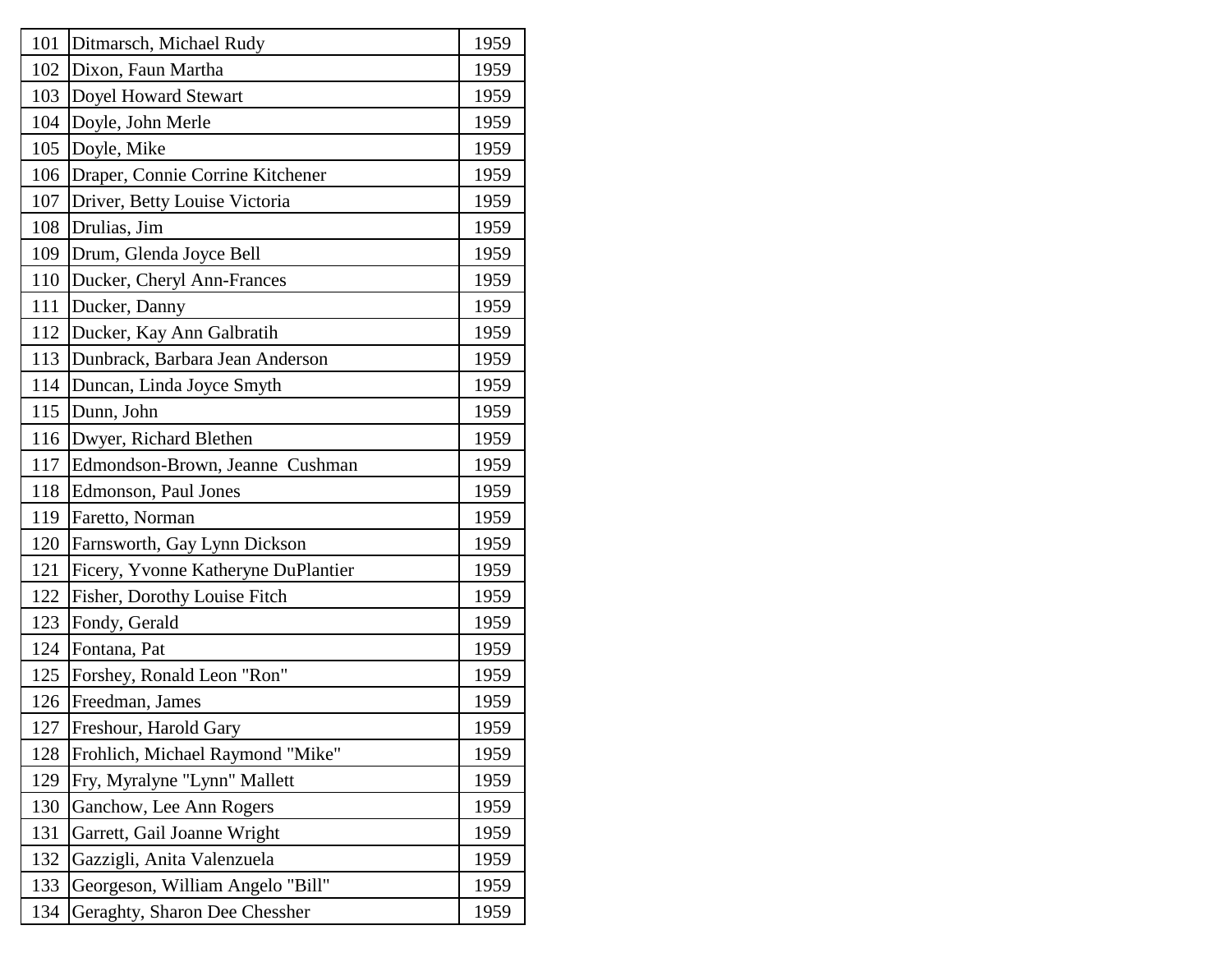| 135 | Gerow. Lynn B. Jr.                     | 1959 |
|-----|----------------------------------------|------|
| 136 | Ginocchio, Bob                         | 1959 |
| 137 | Goeschl, Diane Marie Schooley Steglich | 1959 |
| 138 | Goldbach, Charles Heidtman             | 1959 |
| 139 | Goodsell, Bonnie LaRue                 | 1959 |
| 140 | Gotchy, Lance David                    | 1959 |
| 141 | Greenhalgh, Georgia Ann Frick          | 1959 |
| 142 | Gurley, Glenna Dean                    | 1959 |
| 143 | Haddock, Franklin John Jr. "Frank"     | 1959 |
| 144 | Haines, William Ronald "Ron"           | 1959 |
| 145 | Hainline, Fern Esther Looney           | 1959 |
| 146 | Halvorson, Geri                        | 1959 |
| 147 | Hammer, Susan Jane MacDonald           | 1959 |
| 148 | Hanson, Barbara June Flores            | 1959 |
| 149 | Hanson, Beverly Jean                   | 1959 |
| 150 | Harrah, Judith "Judy"                  | 1959 |
| 151 | Harris, Marilyn Short                  | 1959 |
| 152 | Harrison, Ginger Cereis Foote          | 1959 |
| 153 | Harwood, Sharon Mary "Sheri" Chase     | 1959 |
| 154 | Haskell, Thomas Allen "Tom"            | 1959 |
| 155 | Hays, Terrance C. "Terry"              | 1959 |
| 156 | Helms, Paul Robert                     | 1959 |
| 157 | Henry, James Alfred                    | 1959 |
| 158 | Hesse, Joseph C. "Joe"                 | 1959 |
| 159 | Heward, Mary Catherine Main            | 1959 |
| 160 | Higgins, Brenda Carol Murphey          | 1959 |
| 161 | Hilgert, David Allen                   | 1959 |
| 162 | Hilsabeck, Lee                         | 1959 |
| 163 | Hodgkinson, Bonnie Hodges              | 1959 |
| 164 | Holt, Paul Allen                       | 1959 |
| 165 | Houk, Martin Skip                      | 1959 |
| 166 | Howard, Marilyn Leavell                | 1959 |
| 167 | Howton, Helen Vernon                   | 1959 |
| 168 | Hoysted, Patricia Gene "Pat" Rowe      | 1959 |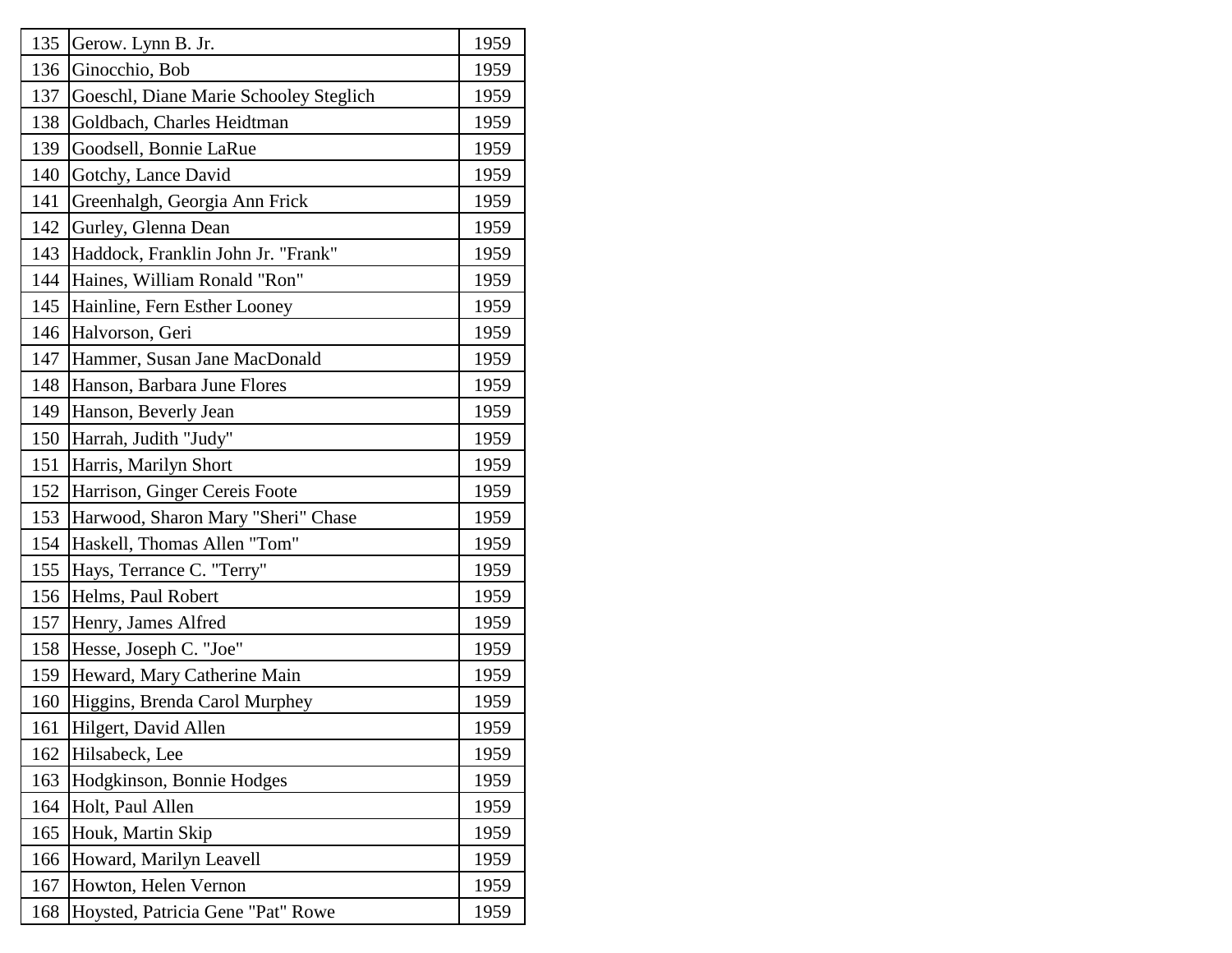| 169 | Huff, Walter Arnel                  | 1959 |
|-----|-------------------------------------|------|
| 170 | Inch, Patrick Joseph "Pat"          | 1959 |
| 171 | Jensen, Gary Albert                 | 1959 |
| 172 | Jensen, Thomas Ernest "Tom"         | 1959 |
| 173 | Johnson, Beverly Joyce Ayers        | 1959 |
| 174 | Johnson, Carol Violet               | 1959 |
| 175 | Johnson, Donald                     | 1959 |
| 176 | Johnson, Donna Marie Dreyer         | 1959 |
| 177 | Johnson, Elizabeth Gail Brashear    | 1959 |
| 178 | Jones Wingfield, Ouida              | 1959 |
| 179 | Jones, Thomas Howard Jr. "Tom"      | 1959 |
| 180 | Kelly, Harry                        | 1959 |
| 181 | Kersch, Keith Michael               | 1959 |
| 182 | Kilpatrick, Patricia Rae "Pat" Wood | 1959 |
| 183 | Kistler, Gay Grace                  | 1959 |
| 184 | Klatt, Donna Jean Fitzgerald        | 1959 |
| 185 | Kostrzak, Arlene Gerhard            | 1959 |
| 186 | Kotter, Marilyn Virginia Caulder    | 1959 |
| 187 | Kruse, Rae Gene Engelhardt          | 1959 |
| 188 | Kuchler, Russell Alan               | 1959 |
| 189 | Kuehnert, Ralf                      | 1959 |
| 190 | Lagomarsino, Janet Gay Lerude       | 1959 |
| 191 | Lane, Eugene Byers "Gene"           | 1959 |
| 192 | Latvala, Lavonne L. Frost           | 1959 |
| 193 | Laughton, Glen Arno                 | 1959 |
| 194 | Lebsack, Donald Edward              | 1959 |
| 195 | Lee, Bob                            | 1959 |
| 196 | Lee, Gary Anker                     | 1959 |
| 197 | Leland, Richard R. "Rick"           | 1959 |
| 198 | Leonard, Leslie Barbara             | 1959 |
| 199 | Lewis, Merilyn Carol Anastasstos    | 1959 |
| 200 | Lockett, Jeannie Knox               | 1959 |
| 201 | Lohse, William Kurt "Bill"          | 1959 |
| 202 | Long, Margaret Joan "Peggy" Barrow  | 1959 |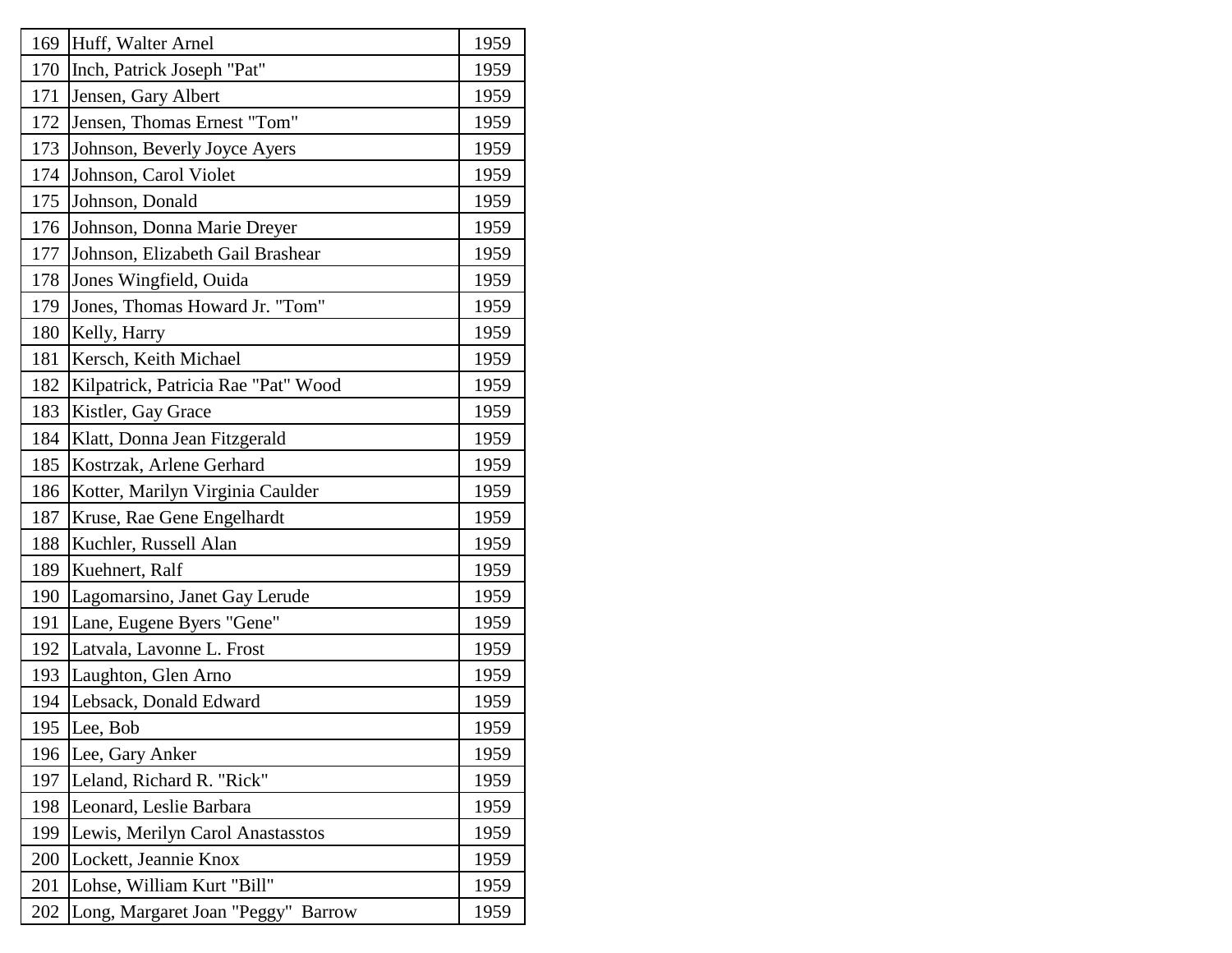| 203 | Lucas, Elizabeth Johanna "Liz" Kane        | 1959 |
|-----|--------------------------------------------|------|
| 204 | Luekenga, Glenita Rae                      | 1959 |
| 205 | Lum, Dennis                                | 1959 |
| 206 | Lund, Richard Edward                       | 1959 |
| 207 | Lusty, Edward F. "Ed"                      | 1959 |
| 208 | Lutzow, Susan Louise Katz                  | 1959 |
| 209 | MacKenzie, Barbara Micol                   | 1959 |
| 210 | Manaugh, Robert Russell Jr.                | 1959 |
| 211 | Mandell, David Lee "Dave"                  | 1959 |
| 212 | Marsh, Bob                                 | 1959 |
| 213 | Marston, Ted                               | 1959 |
| 214 | Mattson, Freeman Christian                 | 1959 |
| 215 | Maxwell, Eugene Morgan "Gene"              | 1959 |
| 216 | McBride, Bill                              | 1959 |
| 217 | McComb, Barbara Lizette                    | 1959 |
| 218 | McCulloch, William Hugh "Bill"             | 1959 |
| 219 | McDaniel, Patrick Hugh "Pat"               | 1959 |
| 220 | McDowell, Ronald Emanuel "Ron"             | 1959 |
| 221 | McGrath, Paul                              | 1959 |
| 222 | McKenzie, Elizabeth Ann "Beth Ann" Bennett | 1959 |
| 223 | McKim, Kenneth N. Sr.                      | 1959 |
| 224 | McPherson, Meredith Lynn Terrell           | 1959 |
| 225 | Menke, Ben Allan                           | 1959 |
| 226 | Metzker, Judy Topol                        | 1959 |
| 227 | Miller, Judy Force                         | 1959 |
| 228 | Miller, Orson Francis                      | 1959 |
| 229 | Milligan, Langford Haley "Lang"            | 1959 |
| 230 | Mitchell, Teri Taeubel                     | 1959 |
| 231 | Molini, Cecelia Mae Pearce                 | 1959 |
| 232 | Monaghan, Aliceann Doyle                   | 1959 |
| 233 | Moore, Diane Elizabeth Seevers             | 1959 |
| 234 | Mora, Louis Everett                        | 1959 |
| 235 | Morris, Betty Louise Manfredi              | 1959 |
| 236 | Morrison, James Craig                      | 1959 |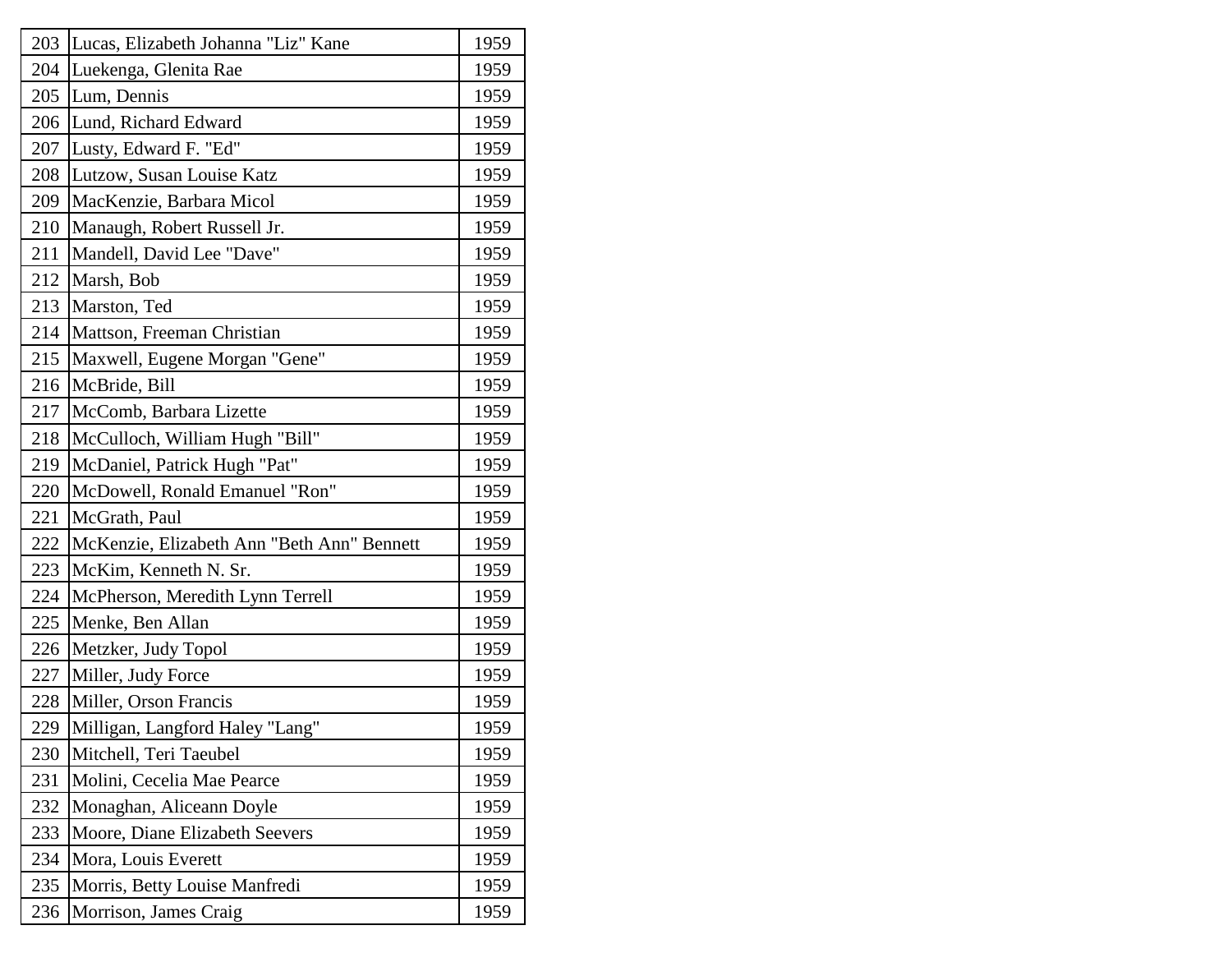| 237 | Morrison, Margo Ann Johnson          | 1959 |
|-----|--------------------------------------|------|
| 238 | Mortensen, William Harvey "Bill"     | 1959 |
| 239 | Muller, John Axel                    | 1959 |
| 240 | Muran, Lois Jean Kelly               | 1959 |
| 241 | Murphey, Don Clay                    | 1959 |
| 242 | Murphy, Donal Ruth Robison           | 1959 |
| 243 | Murphy, Ellen Ann Fockler            | 1959 |
| 244 | Myers, Ila Charlene "Winkie"         | 1959 |
| 245 | Nash, Russell Steele "Rusty"         | 1959 |
| 246 | Nevins, Sandra Jean "Sandy"          | 1959 |
| 247 | Noah, Valorie Jean Hopkins           | 1959 |
| 248 | Norlen, Thomas Michael "Tom"         | 1959 |
| 249 | Northcutt, Michael Anthony Singleton | 1959 |
| 250 | Nummella, Eric Carl                  | 1959 |
| 251 | Nummer, Doug                         | 1959 |
| 252 | Obester, Paul Anthony                | 1959 |
| 253 | Olson, Karen Josephine Pettengill    | 1959 |
| 254 | Pacini, Wanda Barbara Mizzell        | 1959 |
| 255 | Parke, Karen Sue Utley               | 1959 |
| 256 | Parsch, Carole Joy Mary Faeth        | 1959 |
| 257 | Parsons, Joan                        | 1959 |
| 258 | Patheal, Nancy Ellen                 | 1959 |
| 259 | Patrick, Catherine Grace "Mimi"      | 1959 |
| 260 | Patterson, Robert Leonard "Bob"      | 1959 |
| 261 | Pearce, Linda Jean Pinson            | 1959 |
| 262 | Peevers, Tom                         | 1959 |
| 263 | Pennock, Carol Ann Harris            | 1959 |
| 264 | Petersen, Marilyn Kay Paradis        | 1959 |
| 265 | Pincolini, Beverly Jean Reginato     | 1959 |
| 266 | Polack, Sharon Frances               | 1959 |
| 267 | Pope, Barbara Farr                   | 1959 |
| 268 | Pope, Joan Jones Farr                | 1959 |
| 269 | Prida, Ann Marie Gerow               | 1959 |
| 270 | Puccinelli, Mary Ann Orcutt          | 1959 |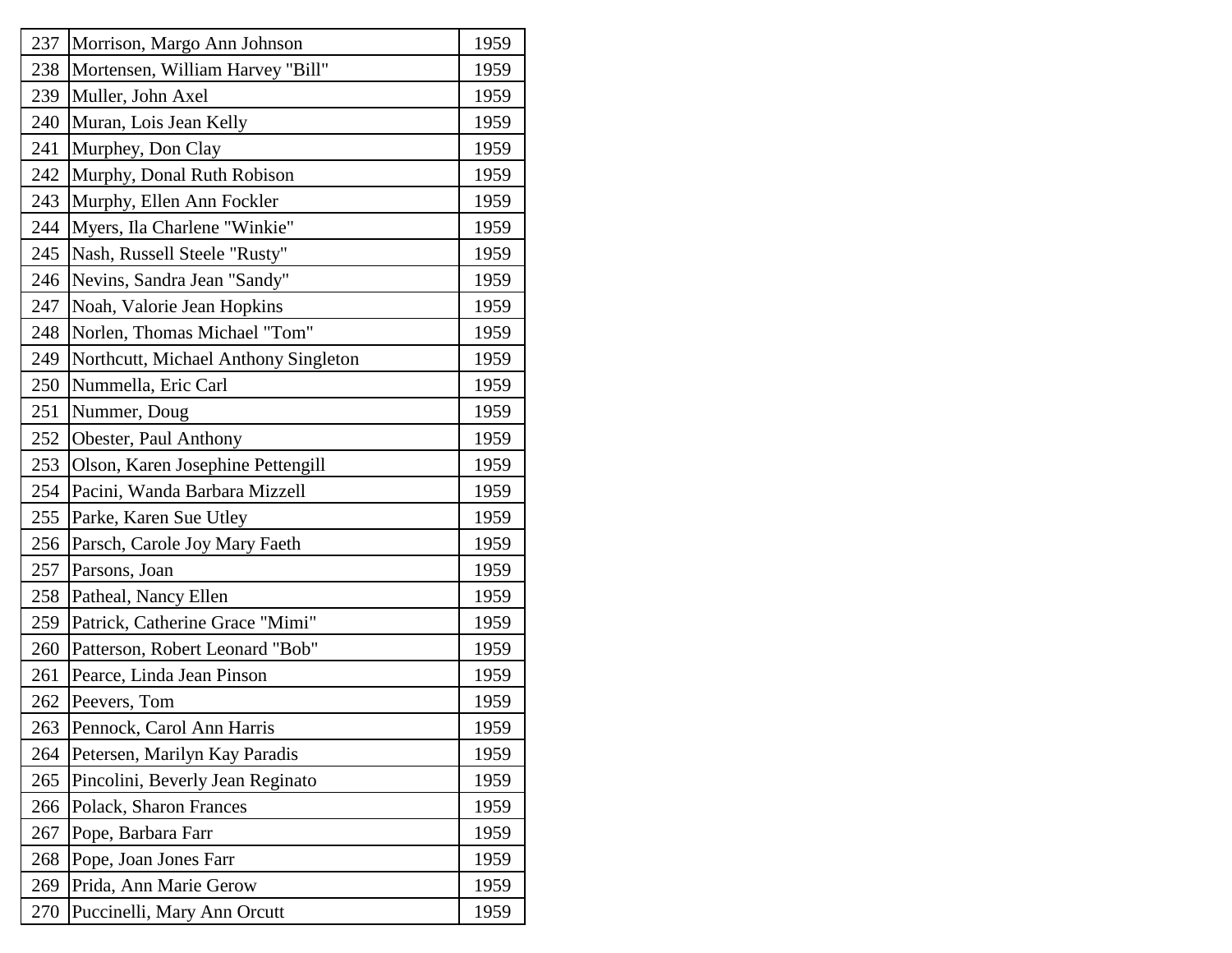| 271 | Quiggle, Donald Glen "Don"                   | 1959 |
|-----|----------------------------------------------|------|
| 272 | Rae, Tom                                     | 1959 |
| 273 | Randolph, Phyllis Adair Adler                | 1959 |
| 274 | Rea, Larry                                   | 1959 |
| 275 | Reed, Patricia Jo "Pat" Bevis                | 1959 |
| 276 | Reese, Robin Lynne Bollinger Chaco           | 1959 |
| 277 | Reimers, Bonnie Jasmine                      | 1959 |
| 278 | Reuck, Irwin                                 | 1959 |
| 279 | Reynolds, Marilouise Brayer "Weeze"          | 1959 |
| 280 | Richardson, Dale Gene                        | 1959 |
| 281 | Richie, Dorothy Marcelle McGowan             | 1959 |
| 282 | Ricks, Eddie Jr.                             | 1959 |
| 283 | Ridley, Carole J.                            | 1959 |
| 284 | Riesbeck, Elinor Ann Finch                   | 1959 |
| 285 | Rinaldi, George Michael                      | 1959 |
| 286 | Robertson, Sue Ellen Badiei                  | 1959 |
| 287 | Robertson, William Alex "Bill"               | 1959 |
| 288 | Robindeoux, La Vola                          | 1959 |
| 289 | Robinson, Leo Herbert                        | 1959 |
| 290 | Robinson, Louis T.                           | 1959 |
| 291 | Robinson, Michael Chessher "Mike"            | 1959 |
| 292 | Robinson, Norman Leonard                     | 1959 |
| 293 | Rosasco, Pamela Gail Dunn "Pam"              | 1959 |
| 294 | Rosborough, Natalie Barbara Kistler Kjeldsen | 1959 |
| 295 | Rose, Rebecca Lynn                           | 1959 |
| 296 | Rubin, Linda Rowena Mohatt                   | 1959 |
| 297 | Rupley, Patricia Lee "Pat"                   | 1959 |
| 298 | Rupp, Wendy Arlene Shehadi                   | 1959 |
| 299 | Russ, Richard Paul                           | 1959 |
| 300 | Sabin, Larry Thomas                          | 1959 |
| 301 | Salter, David Walter "Dave"                  | 1959 |
| 302 | Sanderson, Beulah Mae "Sandy" Valverde       | 1959 |
| 303 | Sanderson, Jo Ann Kriens                     | 1959 |
| 304 | Santini, Walter Clark Michael                | 1959 |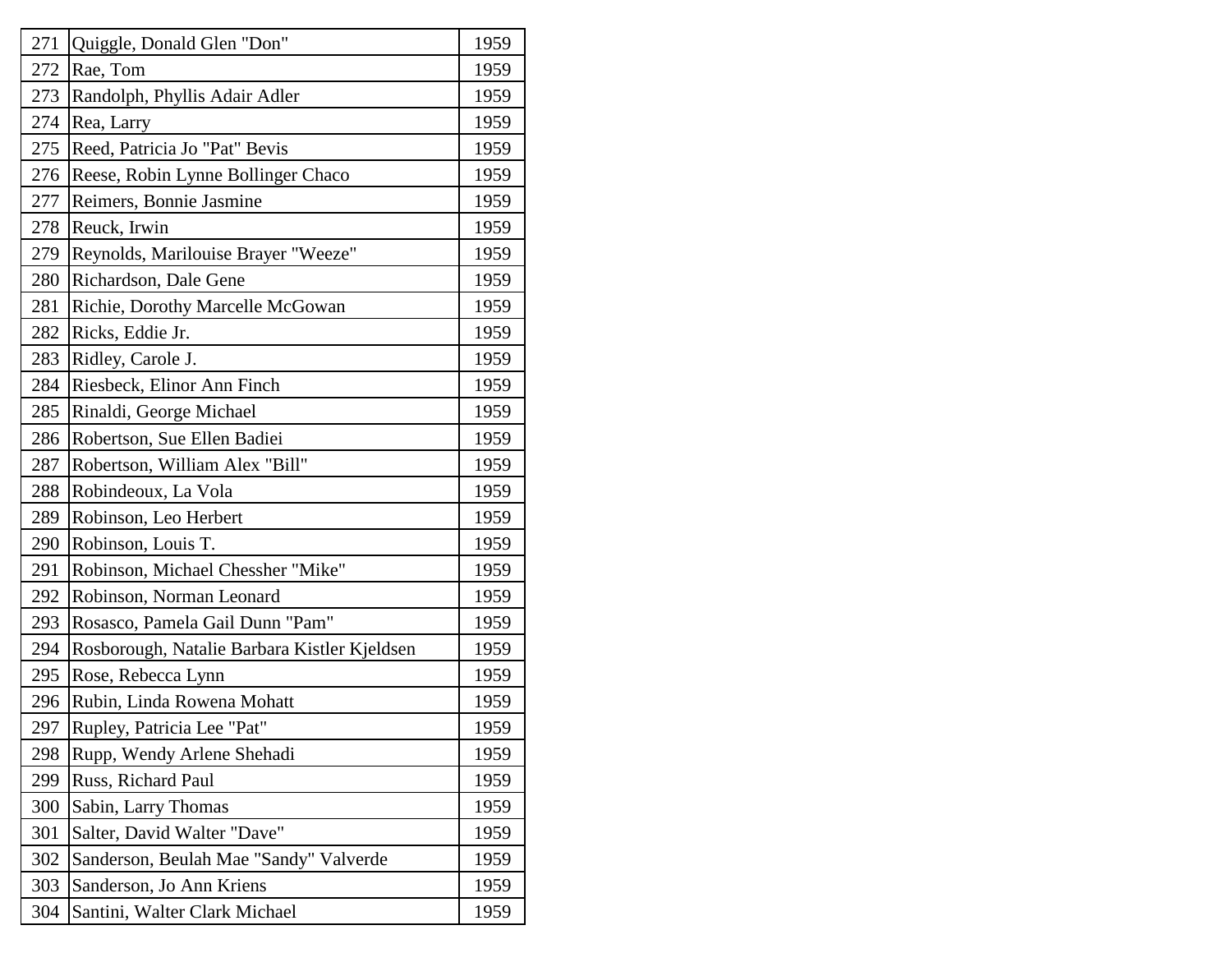| 305 | Santos, Nicholas "Nick"                | 1959 |
|-----|----------------------------------------|------|
| 306 | Scheuller, Lana Salaber                | 1959 |
| 307 | Scott, Walter Scott Jr.                | 1959 |
| 308 | Severne, Pat Thomas                    | 1959 |
| 309 | Shaddock, Georgean Lee Ann Martin      | 1959 |
| 310 | Shaw, Margaret June "Peggy"            | 1959 |
| 311 | Siemons, Jacquelyn Jo "Jackie" Viviano | 1959 |
| 312 | Siig, Hans Christian "Chris"           | 1959 |
| 313 | Simpson, Fay Louise                    | 1959 |
| 314 | Singleton, Mike                        | 1959 |
| 315 | Small, David Lincoln "Dave"            | 1959 |
| 316 | Smart, Stanley Allen "Stan"            | 1959 |
| 317 | Smith, Pat Semenko                     | 1959 |
| 318 | Smith, Paul Herbert                    | 1959 |
| 319 | Smith, Robert Kent "Bob"               | 1959 |
| 320 | Solaro, John Philip                    | 1959 |
| 321 | Sparks, Charles Robert                 | 1959 |
| 322 | Spoon, Judith Diane "Judy" Cloutier    | 1959 |
| 323 | Spracklin, Mary                        | 1959 |
| 324 | Sprague, Lyla Lee Rawls                | 1959 |
| 325 | Sproul, Evageline Maria                | 1959 |
| 326 | Stanley, Hale Bradford "Brad"          | 1959 |
| 327 | Staples, Douglas Charles "Doug"        | 1959 |
| 328 | Staples, Nannette Katheleen Moffett    | 1959 |
| 329 | Staples, Richard Warren                | 1959 |
| 330 | Stapp, Bonnie Beth                     | 1959 |
| 331 | Steneri, Toni Georgia                  | 1959 |
| 332 | Stephenson, Ann Louise Miller          | 1959 |
| 333 | Sterling, Mary Lynne Morgan            | 1959 |
| 334 | Stetson, Edith Lyndelle Whitlock       | 1959 |
| 335 | <b>Stewart, Marie Downing</b>          | 1959 |
| 336 | Stiles, Lynne George                   | 1959 |
| 337 | Stoy, Arlene Claudette                 | 1959 |
| 338 | Stratton, Judy Lynn Vaughn             | 1959 |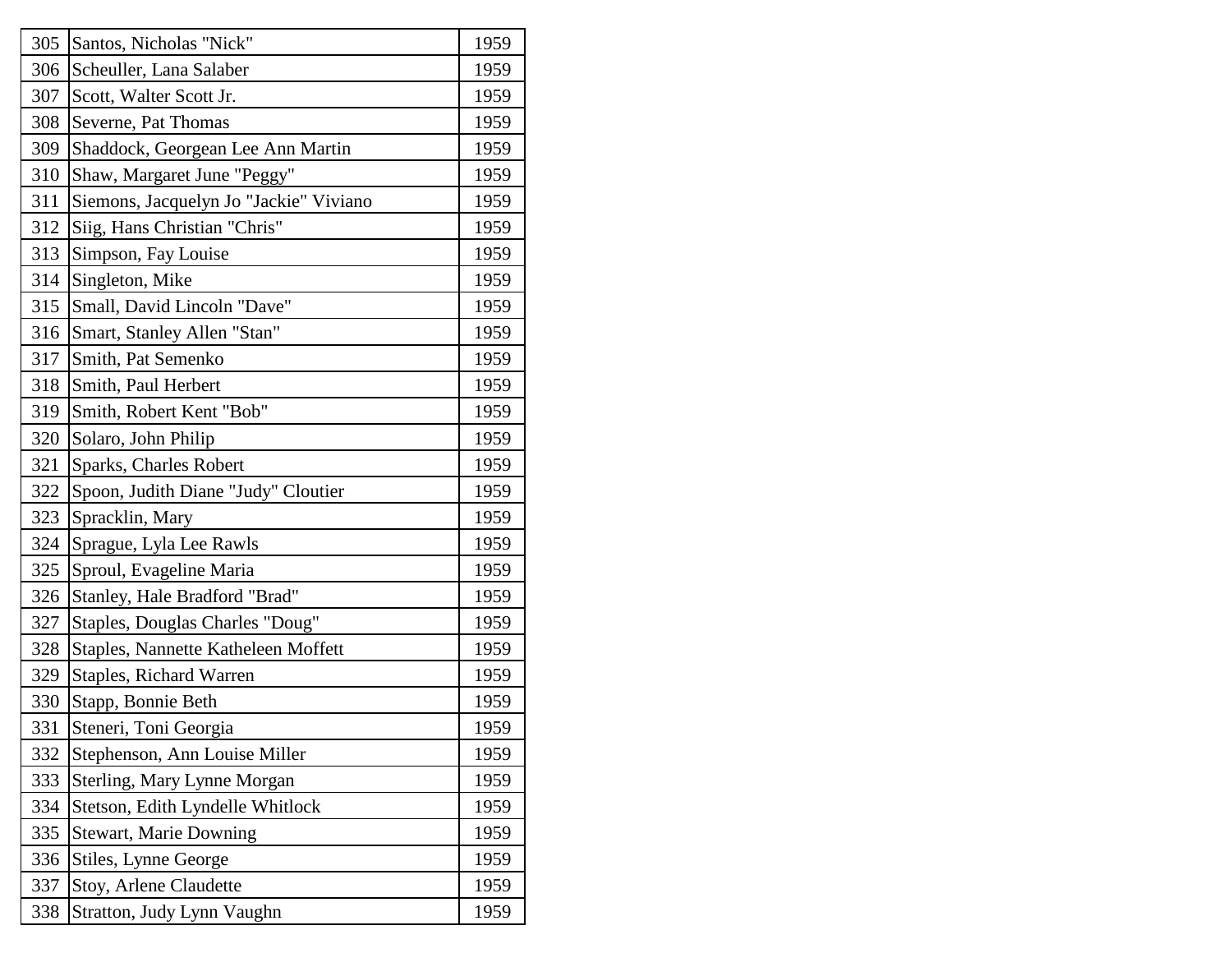| 339 | Tacchnio, Jean                         | 1959 |
|-----|----------------------------------------|------|
| 340 | Taylor, Deanna T. Boyle                | 1959 |
| 341 | Taylor, Judee Nummer                   | 1959 |
| 342 | Teel, Janis Nicholson                  | 1959 |
| 343 | Thompson, Jeffrey Dodd "Jeff"          | 1959 |
| 344 | Thorpe, Lawrence William "Larry"       | 1959 |
| 345 | Tiehm, Patricia Louise "Pat" Johnson   | 1959 |
| 346 | Tronzano, Loren Jay                    | 1959 |
| 347 | Tschopp, Delia Margaret "Dee" Bianucci | 1959 |
| 348 | Tuck, William Thomas Jr. "Bill"        | 1959 |
| 349 | Valverde, Chuck                        | 1959 |
| 350 | Van Cleemput, Michael Lee "Mike"       | 1959 |
| 351 | Vargas, George                         | 1959 |
| 352 | Vrenon, Vincent Jay                    | 1959 |
| 353 | Wakeling, Ranae Truitt                 | 1959 |
| 354 | Walters, Henry Alfred "Hank"           | 1959 |
| 355 | Walters, Penny Lynn Wilbourne          | 1959 |
| 356 | Warburton, Bob                         | 1959 |
| 357 | Ward, Mary Tina Alexandra              | 1959 |
| 358 | Warren, Charles Z.                     | 1959 |
| 359 | Weaver, Elsie Diane Newman             | 1959 |
| 360 | Weber, John Richard                    | 1959 |
| 361 | Weil, Sarah Alice Bower                | 1959 |
| 362 | Wells, Beverly Ann Brock               | 1959 |
| 363 | Wells, Terry Lee                       | 1959 |
| 364 | Welsh, Trena Cerveri                   | 1959 |
| 365 | Westbrook, Warren Eugene Jr.           | 1959 |
| 366 | Wetherington, Patriciann "Pat" Razzano | 1959 |
| 367 | Wheless, Raymonda Jean Mackay          | 1959 |
| 368 | Whinery, Philip Wayne                  | 1959 |
| 369 | Wiechmann, Tom                         | 1959 |
| 370 | Williams, Dolores Arlene Ferguson      | 1959 |
| 371 | Wishart, Hannah Olive Satica           | 1959 |
| 372 | Wood, John George                      | 1959 |